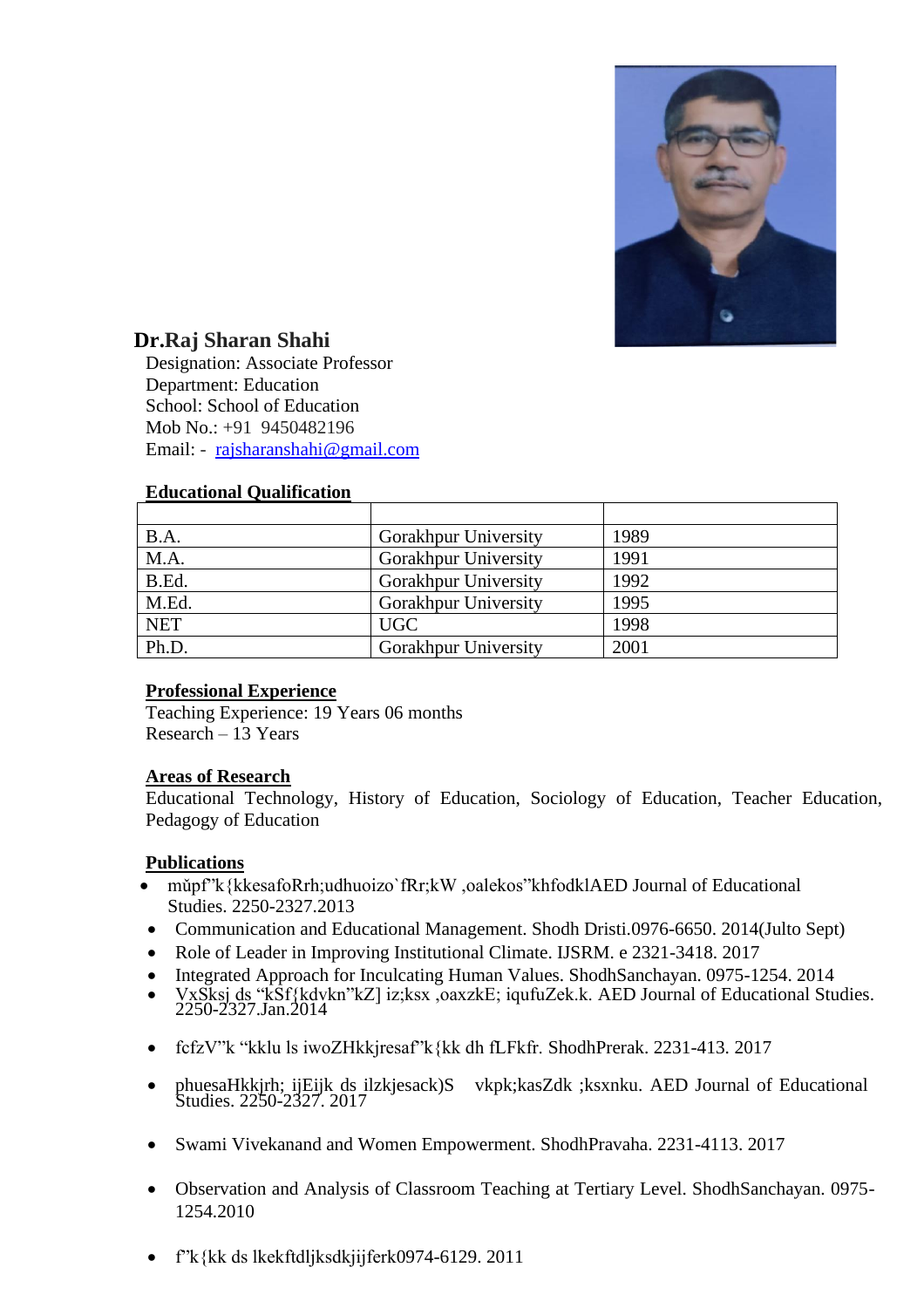• Leadership and Total Quality Management in Higher EducationAnsndhitsu. 2249-4952. 2013

# **Chapter in Books/ Conference Proceedings**

- Quality Management in Higher Education and Role of IQAC . Quality Management in Higher Education Institutions, Dr. Raj Sharan Shahi, MPPG College,JungalDhusan, Gorakhpur2016
- Professionalism in Teacher Education. Teacher Education in India Vol.II, Ed. Dr.Munesh Kumar, VictoriousPublishers, Delhi.ISBN 978-93-84224-11-0. 2015
- Making Inclusive Education Effective in SchoolEmerging Area of Contemporary Indian Education (Ed.) Prof. Lal ji Tripathi, Academic BookHouse, Bhopal.ISBN 978-81-910311- 9-1 .2014
- gevkSjgekjhlaLFkkJhxksj{kihB % ;kxsvkSjf'k{kk Mk- iznhideqkjjko ,o Mk vfouk'kirzki flag, egkjk.kkizrkiih-thdkysttxa y /klwM,+ xkjs [kiqj978-81-929457-2-9. 2017
- Hkkjrh; f"k{kk ds fodkleasckS) vkpk;ksZadk ;kxsnku % ,d v/;;uckS) lLad`fr ds fofo/k vk;ke] MkW- vt; dqekjik.Ms;] ifzrHkkidzk"ku] fnYyh81-7702-120-6.2006
- frCcresack}S f'k{kk ds izlkjesafodzef'kykfo'ofolky; dk ;ksxnkuckS} f'k{kk dh oSf'odikzlafxdrk, MkWjkt'kj.k 'kkghfnfXot;ukFkLukrdkRsRjegkfo|ky; xkjs [kiqj978-81- 941577-0-02018-19
- dY;k.kdklakLdf rd /kkfedZrFkklkfgfR;diHzkkojk'V<sup>a</sup>h; lukrulLad`fr dsvk/kqfudiz.ksrk % guqekuizlkniksíkjikz 0s fgek"kqprqoZsnh, vf[kyHkkjrh; bfrgkllda Yi ;ktsuk. 978-93- 82424-42-0. 2019
- Hkkjrh; laLdf` r easx:qf"k'; ijEijklj;wvfpjkorh ?kkVhlLadf` r] MkW- vt; dqekjik.Ms;] izfrHkkidzk"ku] fnYyh.81-7702-136-2.2007

# **Books Published :**

- **i)** Classroom Interaction Patterns of Most Effective and Least Effective Social Science Teachers at +3 Level. AkarPrakashan, Gorakhpur, ISBN – 978-81-929955-1-
- **ii)** Aishia Me Baudh Shiksha AvamUskePramukh Acharya. VishwabharatiPrakashan, New Delhi, ISBN - 978- 93-81906-89-7
- **iii)** Rastriya PunirmanAvam Pt. Madan Mohan Malviya (Ed.), PragatishilPrakashan, New Delhi, ISBN – 978-93-81615-84-3.
- **iv)** Quality Management in Higher Education Institutions (Ed.) MPPG College, JangalDhusan, Gorakhpur. ISBN – 978-81-929457-0-5
- **v)** Baudh Shiksha kiVaishwikPrasangikta (Ed.), Digvijay Nath P.G. College Gorakhpur, ISBN :978-81-941577-0-0

# **Project Works** :

- Asia KeShaikshikVikas Mein BauddhAacharyon Ka Yogdan(A minor research project sponsored by U.G.C.)
- A Comparative Study of Academic Quality in Affiliated College at DeenDayalUpadhyaya , Gorakhpur University Gorakhpur . Sponsored By Govt. of Uttar Pradesh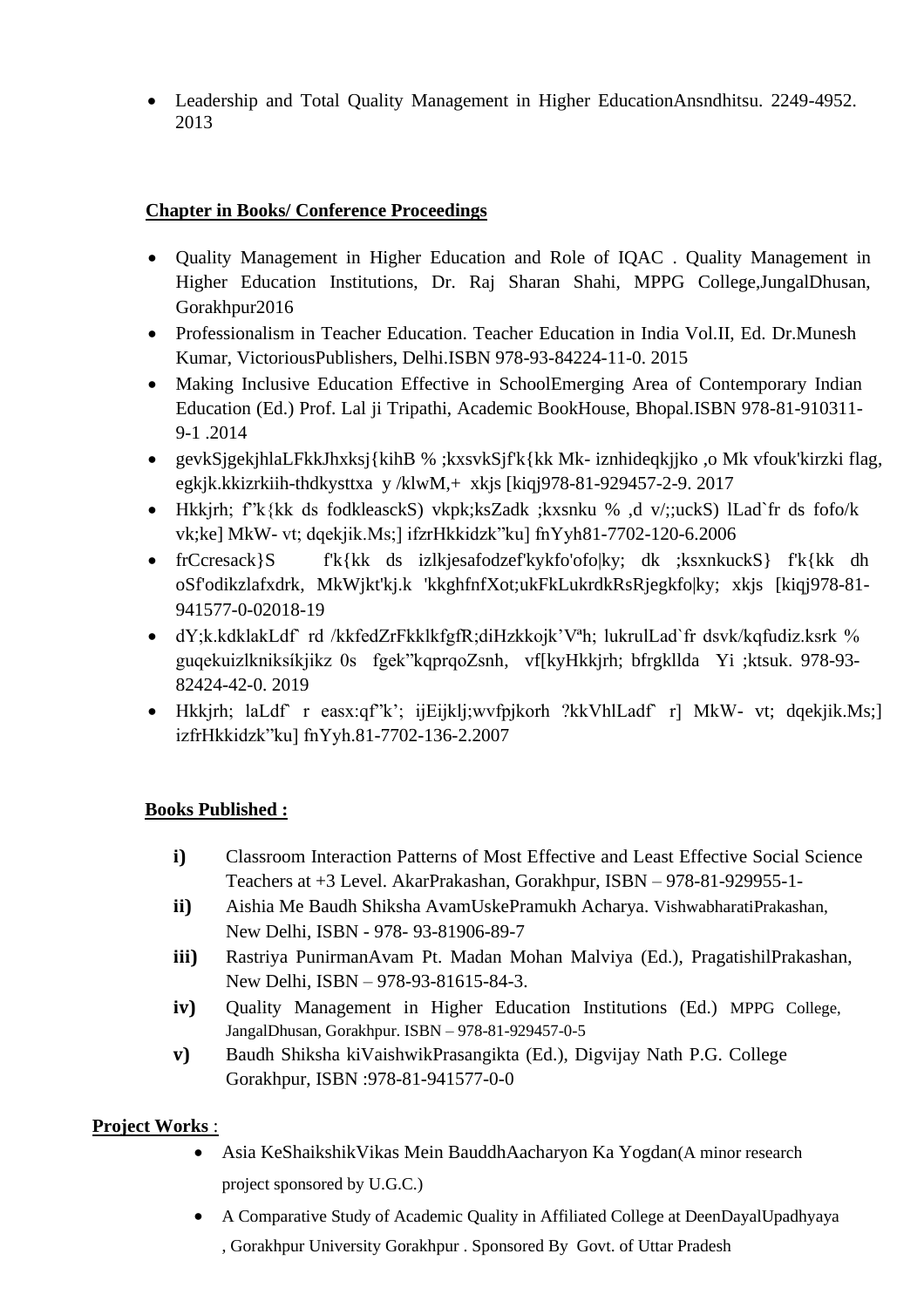# **Award & Recognition** :

• Yogiraj Baba Gambhirnath Gold Medal for Best Teacher of Maharana Pratap Shiksha Parishad, Gorakhpur. It was presented by Honorable Chief Minister of Uttar Pradesh His Holiness Yogi Adityanath Ji and Honorable State Minister of Human Resource and Development Shri Satyapal Singh ji, on 10<sup>th</sup> December 2017.

# **Professional Membership :**

- Member Steering Committee for Implementation of National Policy on Education-2020 in Higher Education of Uttar Pradesh.
- Advanced Study Centre, Rashtrapati Niwas, Shimla, 2008.
- IQAC, Digvijai Nath P.G. College, Gorakhpur.2013 to 2021.
- GorakhnathSahityik Kendra, Uttar Pradesh Hindi Sansthan Lucknow.
- Nodal Officer, AISHE
- Mentor appointed by Uttar Pradesh Higher Education Council for preparation of SSR for Assessment and Accreditation of NAAC.
- Member-Board of Studies, of Different Universities and Departments.

# **Seminars/ Conferences**:

- Higher Education: The Past, Present and Future A National Seminar organized by B.Ed. Department, Buddha P.G. College, Kushinagar, U.P.
- Value Crisis in Society and Transformation Needed in Present Educational System. A National Seminar Sponsored by U.G.C.)
- Contribution of Pd. Madan Mohan Malviya in National Reconstruction A National Seminar Sponsored by U.G.C.
- Women Emancipation in Higher Education with reference to Socio-educational context in the Era of Globalization.  $16<sup>th</sup> \& 17<sup>th</sup>$  Feb. 2013. A national Seminar Sponsored by U.P. Govt.
- Quality Assurance in Higher Education: Challenges and Efforts, 9<sup>th</sup> April, 2014. Organized by IQAC, DVN P.G. College, Gorakhpur.
- Quality Management in Higher Education Institutions, 20-21 October, 2016, A national Seminar sponsored by NAAC, Bangalore
- Relevance of Buddhist Education in Present Global Context, 08-09 April, 2018, A National Seminar sponsored by ICHR, New Delhi.
- Implementation of National Education Policy-2020 in Higher Education 07-08 September 2020 A National Webinar Organized by IQAC & B.Ed. Department.